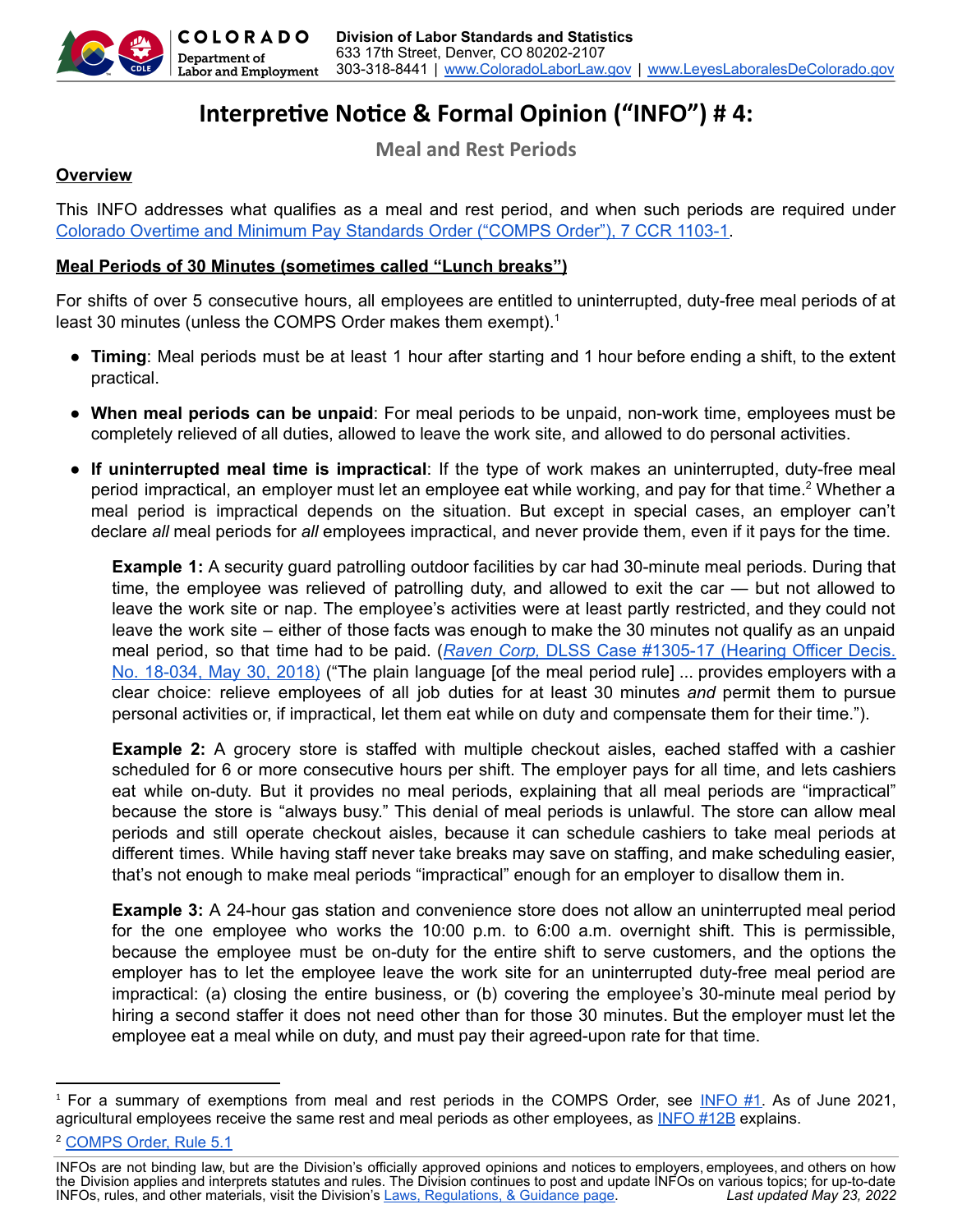## **Rest Periods of 10 Minutes**

Employers must **authorize and permit** paid 10-minute rest periods for **each 4 hours of work**, or major fraction of that time (i.e., more than 2 hours). An additional rest period is required for any period that rounds up to four hours. For example, a shift of 2 hours or fewer requires no rest periods, a 2-hour and 1-minute shift requires one, and a 6-hour shift also requires one, but a 6-hour and 1-minute shift requires two:

| <b>Work Hours</b>     | <b>Rest Periods Required</b> |
|-----------------------|------------------------------|
| 2 or fewer            |                              |
| Over 2 and up to 6    | 1                            |
| Over 6, and up to 10  | 2                            |
| Over 10, and up to 14 | 3                            |
| Over 14, and up to 18 | 4                            |
| Over 18, and up to 22 | 5                            |
| Over 22               | հ                            |

- Rest periods must not include work, but employers don't have to let employees leave the work site.
- $\bullet$  Rest periods should be in the middle of each 4-hour work period, to the extent practical.<sup>3</sup>

#### **Authorize and Permit**

Employers must authorize and permit their employees to take all required rest periods.<sup>4</sup> This **does not** mean that employees must actually **have** a rest period, if they choose to keep working. However, the choice to skip a rest period must be entirely voluntary and made without employer coercion.

If an employer asserts that an employee had permission to take a rest period, but in reality the employee was unable or discouraged to do so, then a rest period was not "authorized and permitted." "Authorize" means formal permission to take a rest period, but "permit" means, given workplace realities, the employee **actually was able** to take a rest period **without repercussions**. A handbook, policy, or schedule that appears to allow a rest period is not *conclusive* evidence a rest period was authorized or permitted, *if* the employee provides evidence that workplace realities created either pressure to skip, or practical obstacles to taking, a rest period. 5 Possible evidence an employer did not in reality permit rest periods may include that the employer:

- 1) pressured an employee not to take rest periods;
- 2) knew an employee's workload, schedule, deadline, or quota made rest periods infeasible; and/or
- 3) did not adequately inform employees that rest periods were paid. $6$

#### **In the Middle of Each 4-Hour Period**

Rest periods must be as close as possible to the middle of each 4 hours that employees work.<sup>7</sup> This ensures that employees receive rest periods roughly every 4 hours.

**Example 5:** If an employee works 8 hours, they should not receive their 2 rest periods in the first and last hours of the workday. That would leave them working over 6 hours without a rest period.

<sup>3</sup> [COMPS](https://cdle.colorado.gov/laws-regulations-guidance) Order, Rule 5.2.

<sup>4</sup> COMPS Order, Rules 5.2 & 5.2.4.

<sup>&</sup>lt;sup>5</sup> Brinker [Restaurant](https://casetext.com/case/brinker-rest-corp-v-superior-court-of-san-diego-cnty) Corp. v. Superior Court, 273 P.3d 513, 546 (Cal. 2012) (rest period rules "do not countenance an employer's exerting coercion against the taking of, creating incentives to forego, or otherwise encouraging the skipping of legally protected breaks"; an "informal anti-meal-break policy 'enforced through ridicule or reprimand would be illegal").

<sup>&</sup>lt;sup>6</sup> See [Brinker](https://casetext.com/case/brinker-rest-corp-v-superior-court-of-san-diego-cnty) (above); Cicairos v. Summit [Logistics,](https://casetext.com/case/cicairos-v-summit-logistics-inc) 35 Cal. Rptr. 3d 243, 253 (Cal. Ct. App. 2005) ("as long as an employer authorizes and permits…rest periods (and clearly communicates this authorization and permission), the employer will not be liable … if the employees fail to take … rest breaks, provided that the employees did not forego the full rest period as a result of... coercion or encouragement" (quoting Dept. of Industrial Relations, DLSE Opinion Letter 2001.04.02)).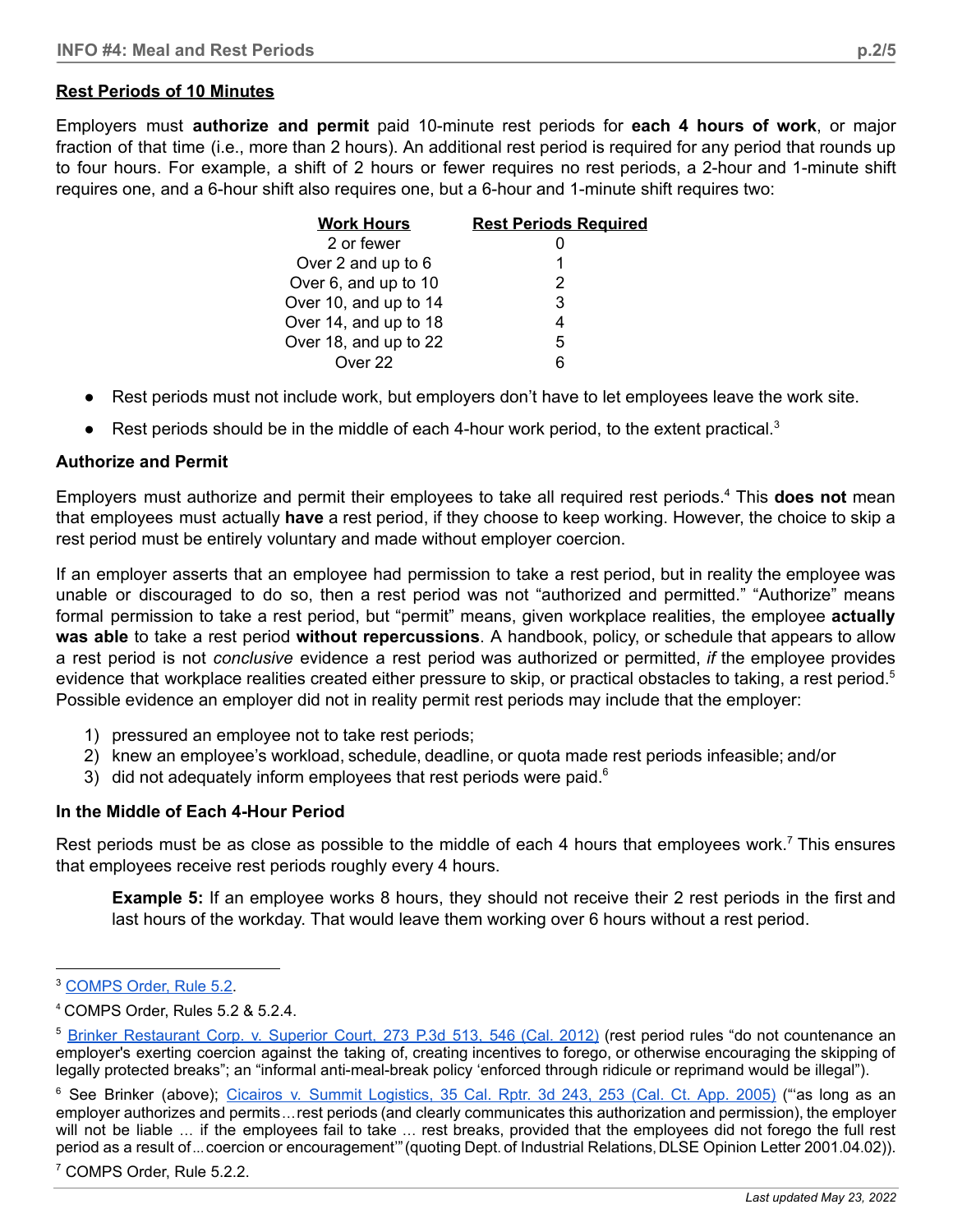## **Alternate Rest Period Schedules**

An employer may provide shorter rest periods, of at least 5 minutes, **only if:**

- 1) the employee and the employer agree, **voluntarily and without coercion**, to have two 5-minute rest periods every 4 hours, *and* 5 minutes is sufficient, in the work setting, to allow the employee to go back and forth to a bathroom or other location where a bona fide rest period would be taken; *or*
- 2) the work is under a collective bargaining agreement, or in Medicaid-funded home care (defined in [COMPS](https://cdle.colorado.gov/laws-regulations-guidance) Order, Rule 5.2.1(B)), *and* the day's total rest periods average 10 minutes per 4 hours.

Alternatively, an employee may **voluntarily and without coercion agree** on a different rest period schedule with the employer — for example, if an employee wants to combine two rest periods into one 20-minute rest period. Employers are not required to negotiate rest period schedules, though. Any agreement to a different rest period schedule doesn't change the employee's right to payment for time spent on duty during rest period time.<sup>8</sup>

## **Impracticality / Practicality**

The practicality of rest periods doesn't affect *whether* rest periods must be provided, only *when* they must be — in the middle of a shift or not. If rest periods are not provided, extra pay must be given — see below.

### **Payment Due for Missed Rest Periods**

Rest periods are considered time worked, including for purposes of calculating minimum wage and overtime.<sup>9</sup>

**Pay is owed for rest periods not provided:** A rest period requires 10 minutes of pay without work, so work performed during a rest period is additional work requiring additional pay. That means a failure to authorize and permit a duty-free, 10-minute paid rest period is a failure to pay 10 minutes of wages at the **employee's agreed-upon or legally required** rate of pay (whichever is higher). 10

**Example 6:** Each week, an employee is paid \$15 per hour for five 7-hour days: two 3½-hour work shifts, with a duty-free 30-minute meal period in-between — and no rest periods. But each day the employer pays for 7 hours, they should receive only *6 hours and 40 minutes* of work — because the employee should have had 10 minutes of non-work in each 3½-hour shift. So in addition to the employee's 35 paid hours, the employee is owed extra pay for working an extra 20 minutes each day, for a total of 100 extra minutes of pay per week. Even with the extra 100 minutes, the employee did not work over 40 hours per week, so overtime pay isn't required.<sup>11</sup> The employee must be paid an extra 100 minutes at their \$15 hourly pay rate — a total of \$25 more per week.

- **Pay owed for** *all* **rest period time denied**: The rule that wages are owed when rest periods are not authorized and permitted applies to *all* rest period time, including:
	- **rest periods of different lengths** for example, 15-minute rest periods for hand-weeding;
	- **partial rest periods** for example, if an employer provides a 5 minutes rather than 10 minutes of rest period, then they owe 5 minutes of pay; and
	- **salaried or other non-hourly-paid employees**, unless they qualify for a specific exemption.

 $11$  Example 10 below illustrates how rest period pay is calculated in workweeks and workdays requiring overtime pay.

<sup>8</sup> [COMPS](https://cdle.colorado.gov/laws-regulations-guidance) Order, Rule 5.2.1.

<sup>9</sup> COMPS Order, Rule 5.2.3.

<sup>10</sup> COMPS Order, Rule 5.2; Lozoya v. AllPhase Landscape Construc., [#12-cv-1048-JLK,](https://casetext.com/case/lozoya-v-allphase-landscape-constr-inc) 2015 WL 1757080, at \*2 (D. Colo. Apr. 15, [2015\)](https://casetext.com/case/lozoya-v-allphase-landscape-constr-inc) ("[B]eing forced to work through required rest breaks means in effect that Plaintiffs were not compensated for that time," because when "employees are not provided with the mandated rest period, their workday is extended by 10 minutes," so they can sue "for lost wages because of unused rest breaks") (quoting Wingert v. Yellow Freight Sys,, 50 P.3d 256, 260 (Wash. 2002)); Sanchez v. Front Range Transp., [#17-cv-00579-RBJ,](https://casetext.com/case/sanchez-v-front-range-transp#p4) 2017 WL 4099896, at \*4 (D. Colo. Sept. 15, [2017\)](https://casetext.com/case/sanchez-v-front-range-transp#p4) (employee denied "rest periods, for which she would have been paid, … effectively provided the equivalent number of minutes of work … without additional compensation," and may claim unpaid wages) (citing Lozoya)).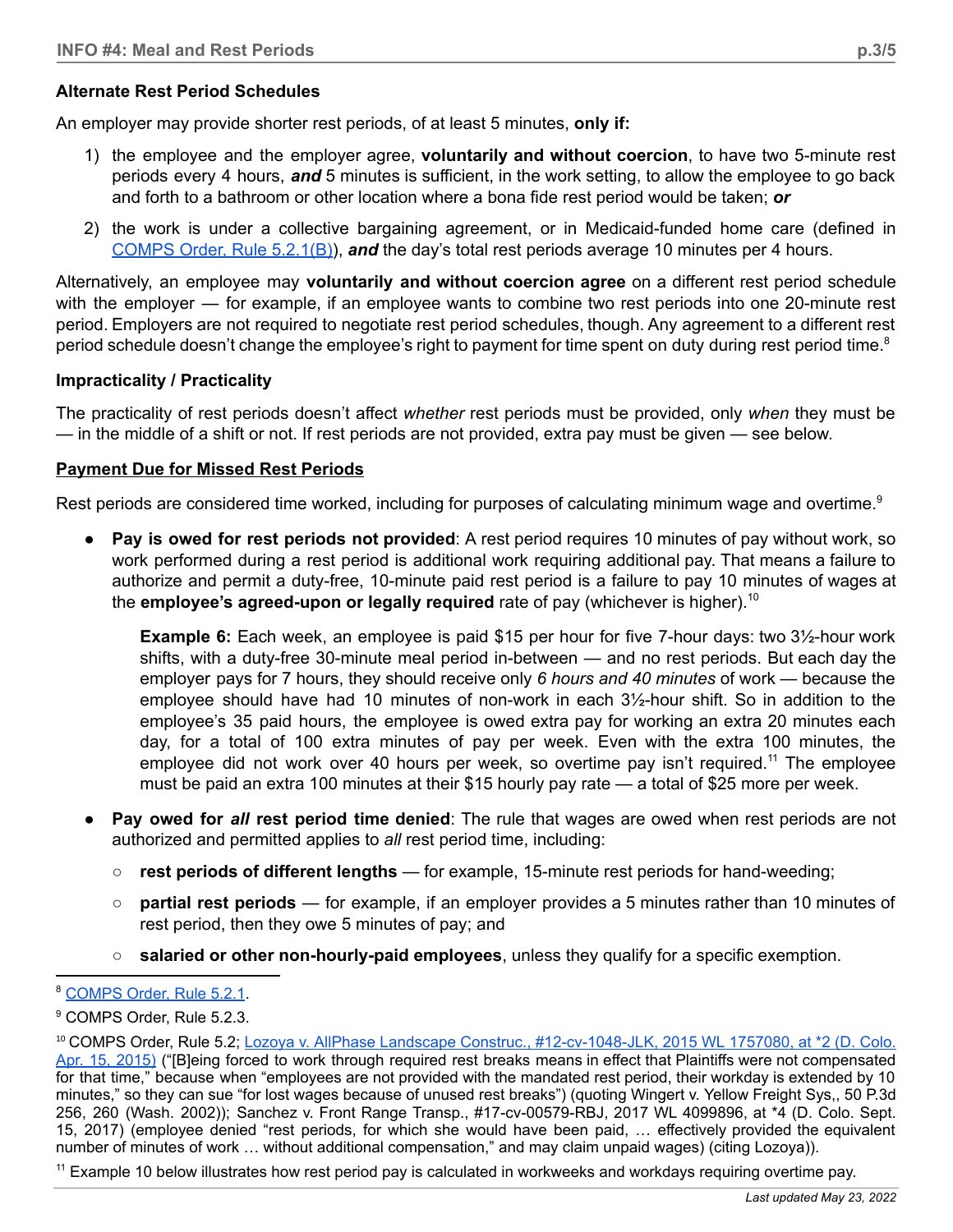- (A) The *manager* is paid \$2,000 per week and spends almost all their time as a supervisor. They are an exempt "executive or supervisor" under COMPS Rule 2.2.2. That rule exempts from *both* overtime *and* rest and meal periods, so providing no rest periods is legal.
- (B) COMPS Rule 2.4.1 exempts a *mechanic* at a car dealer from *overtime*, but not *rest and meal* periods. The mechanic works five 12-hour shifts, at a \$1,600 salary, weekly. Each 12-hour shift should have had 12 hours of pay for 11 hours and 30 minutes of work, plus three 10-minute rest periods. By giving 12 hours' pay for 12 hours' work, the employer required extra work: 30 minutes a day, 150 minutes a week. The mechanic's regular hourly rate is \$40: the \$1,600 salary divided by 40 hours.<sup>12</sup> The employer owes \$100 in extra weekly pay: \$40 per hour for 150 minutes.
- **Can't pay extra instead of giving breaks**: The rest period rule says: "**Every** employer **shall** authorize and permit a compensated 10-minute rest period. ... for **all** employees."<sup>13</sup> That means employees must actually be allowed to go off-duty. The rule offers **no alternative to authorizing and permitting rest**, only permission to have shorter rest periods in some situations and requirements to have longer ones in others, or for employees to voluntarily choose, without coercion, not to take rest periods. This is different from the meal period rule, which lets employers require, if duty-free meal periods are impractical, employees to work through meal periods, with pay and permission to eat during that time. 14

**Example 8**: An employer pays all of its warehouse employees \$20 per hour. The employees work 8-hour shifts, with a meal period (30 minutes, unpaid), but no rest periods. An employee asked about this, and the owner responded, "I already pay you more than minimum wage, so the extra pay covers the 20 minutes of rest you would be taking." This is a violation because the employer did not provide the employees with two 10-minute rest periods, so the employees worked for 20 extra minutes each day. Each employee has a monetary claim for unpaid wages of \$6.67 per day. It is also a non-monetary violation of the duty to allow rest periods, subjecting the employer to possible fines and compliance orders, as detailed below.

**Example 9**: A 24-hour gas station has two cashiers on 1st shift, two on 2nd shift, and one on 3rd shift. Each is paid \$15 per hour. On 1st and 2nd shift, the cashiers take turns taking rest and meal periods, so someone is always available to cover the counter. The employer tells the 3rd shift employee they can eat during their shift but can't take rest periods, because they are the only person at work. The employer pays that cashier an extra \$5 per shift, to make up for the rest period time. There is no monetary violation, because the employer paid the employee for the time worked that they were entitled to use for rest. But there is a non-monetary violation of the duty to allow rest periods, subjecting the employer to possible fines and compliance orders, as detailed below. 15

 $12$  The hourly regular rate of pay for a salaried employee is their weekly pay rate divided by 40 hours, with an exception. If there is a "clear mutual understanding" that a weekly salary (or other non-hourly pay) provides the *regular, non-overtime* rate for all hours worked, with extra pay added for overtime hours, then the regular rate is the weekly pay divided by actual hours worked. If, as in this example, the employee was not paid extra for overtime hours, then there is no such understanding, so the hourly regular rate of pay is the weekly pay rate divided by 40 hours. COMPS Order Rule 1.8 explains how to calculate "regular rates" of pay.

<sup>13</sup> COMPS Order, Rule 5.2.

<sup>14</sup> COMPS Order, Rule 5.1.

<sup>&</sup>lt;sup>15</sup> Requiring the employee to work through their meal period was not a violation, because it was impractical as explained above, the employee was allowed to eat on the job, and the employee was paid for all time worked.